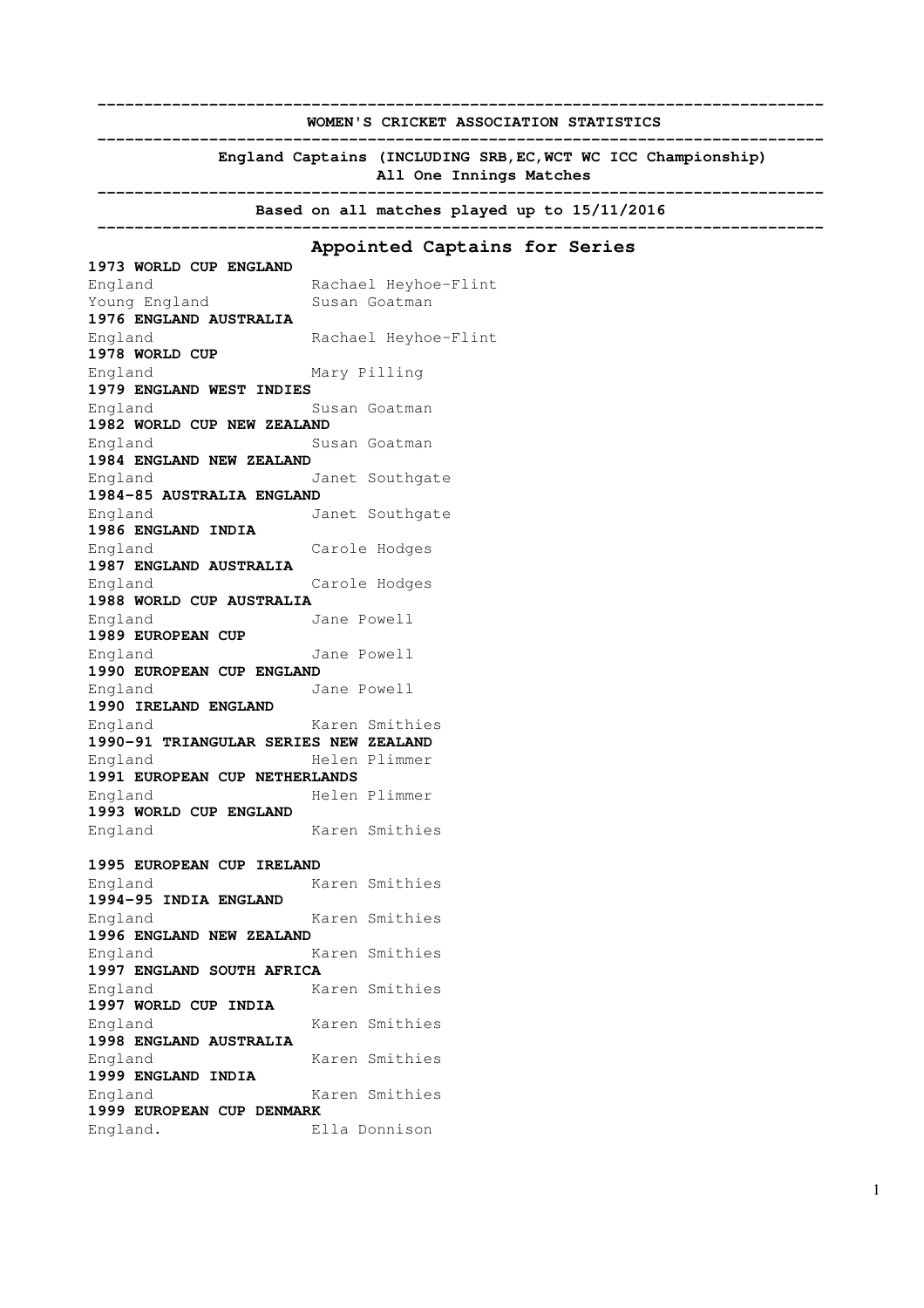```
1999-2000 AUSTRALIA ENGLAND
England Karen Smithies 
1999-2000 NEW ZEALAND ENGLAND Clare Connor appointed Captain during Tour 
England Clare Connor 
2000 ENGLAND SOUTH AFRICA
England Clare Connor 
2000-01 NEW ZEALAND ENGLAND 
England Clare Connor 
2000 WORLD CUP NEW ZEALAND
England Clare Connor 
2001 ENGLAND AUSTRALIA
England Clare Connor 
2001 EUROPEAN CUP 
England U19 Arran Thompson (later Brindle) 
European Cup not recognised by England as 'official' but recognised by ICC 
2001-02 INDIA ENGLAND 
England Clare Connor 
2002 TRI SERIES ENGLAND INDIA NEW ZEALAND
England Clare Connor 
2002 ENGLAND INDIA (Played after Test at Shenley abandoned due to rain) 
England Clare Connor 
2002-03 QUADRANGULAR SERIES AUSTRALIA,ENGLAND,INDIA AND NEW ZEALAND
England Clare Connor 
2003 ENGLAND SOUTH AFRICA
England Clare Connor 
2003-04 SOUTH AFRICA ENGLAND
England Clare Connor 
2004 ENGLAND NEW ZEALAND 
England Clare Connor 
2004-05 SOUTH AFRICA ENGLAND 
England Clare Connor 
2004-05 WORLD CUP SOUTH AFRICA 
England Clare Connor 
2005 ENGLAND AUSTRALIA 
England Clare Connor 
2005-06 SRI LANKA ENGLAND 
England Charlotte Edwards 
2005-06 INDIA ENGLAND 
England Charlotte Edwards 
2006 ENGLAND INDIA 
England Charlotte Edwards 
2006-7 INDIA ENGLAND 
England Charlotte Edwards 
2007 NEW ZEALAND 
England Charlotte Edwards 
2007-08 AUSTRALIA NEW ZEALAND 
England Charlotte Edwards 
2008 ENGLAND WEST INDIES 
England Charlotte Edwards 
2008 ENGLAND SOUTH AFRICA 
England Charlotte Edwards 
2008 ENGLAND INDIA 
England Charlotte Edwards 
2008-09 WORLD CUP 
England Charlotte Edwards 
2009 ENGLAND AUSTRALIA 
England Charlotte Edwards 
2009-10 WEST INDIES ENGLAND 
England Charlotte Edwards 
2009-10 INDIA ENGLAND 
England Charlotte Edwards
```